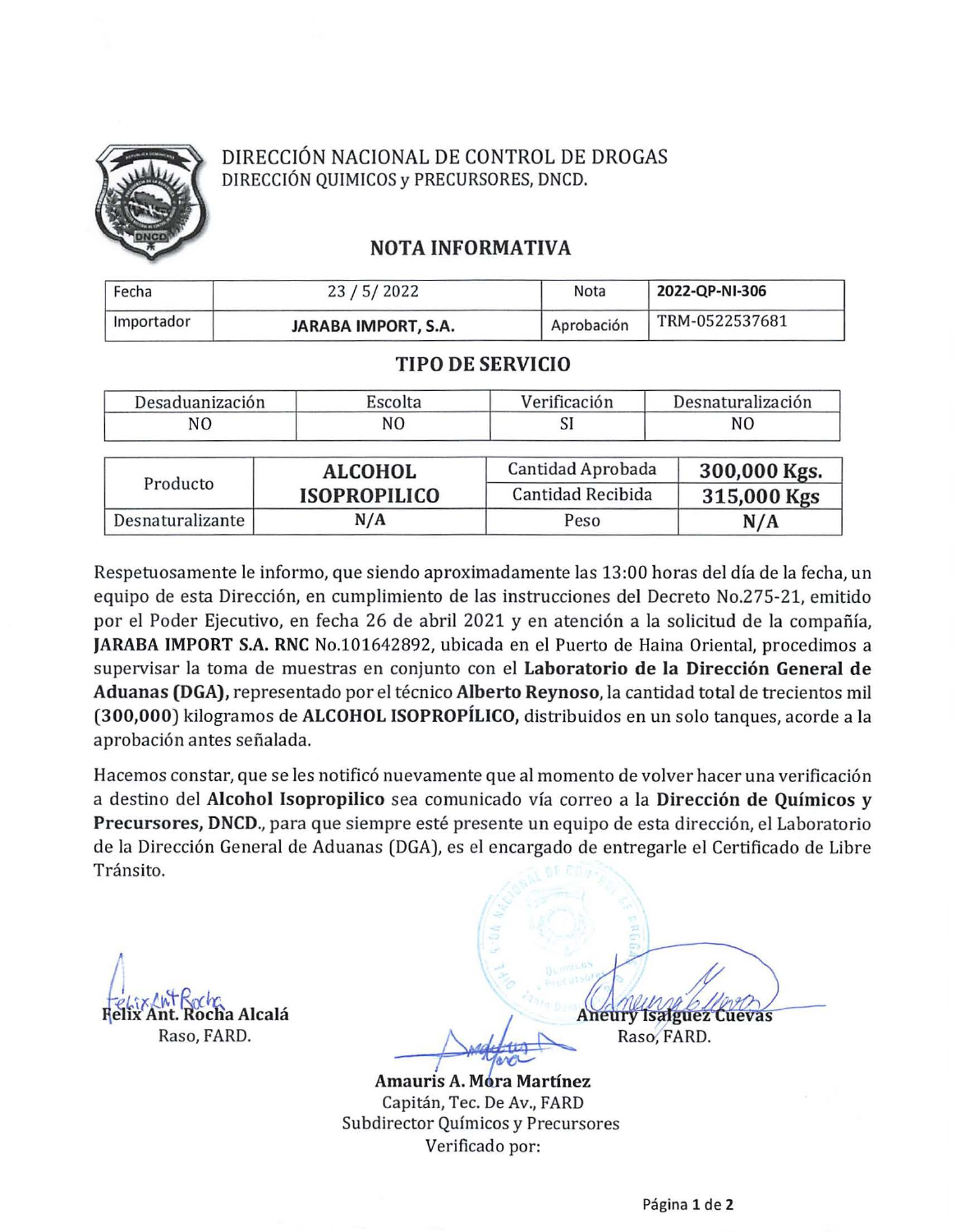# \_EVIDENCIAS.



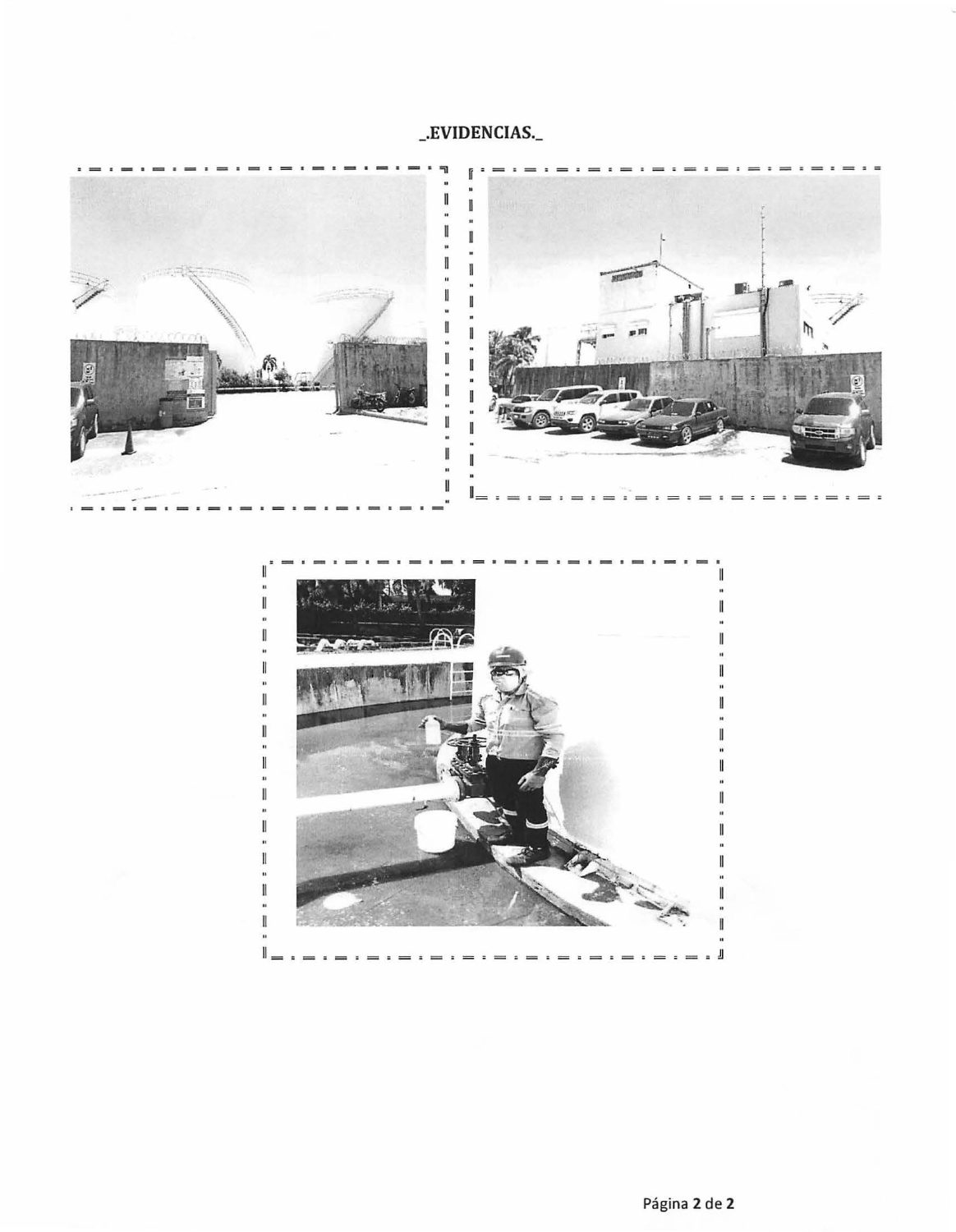

## República Dominicana Dirección Nacional de Control de Drogas Dirección de Químicos y Precursores, DNCD.

| Dirección Nacional de Control de Drogas.<br>Dirección Químicos y Precursores, DNCD.<br>FECHA 23/5 22 HORA |
|-----------------------------------------------------------------------------------------------------------|
| tomo de muestra<br><b>DESCRIPCIÓN</b>                                                                     |
| nearite ward                                                                                              |
| <b>INSPECTORES DNO</b>                                                                                    |

|                      | <b>FECHA</b><br>SSOS 'VORA'                                            |
|----------------------|------------------------------------------------------------------------|
| <b>IMPORTADOR</b>    | Orraba Import S.A                                                      |
| <b>RNC</b>           | <b>PERMISO DE</b><br>01642892<br>TRM-0522-537681<br><b>IMPORTACIÓN</b> |
| <b>REPRESENTANTE</b> | Yeary de Roser terveros                                                |
| <b>ALMACENISTA</b>   | 101-01001 Import SiA                                                   |
| <b>RNC</b>           | CONTACTO<br>0164882<br>de la Rosa<br>leury                             |
| <b>DIRECCIÓN</b>     | Puerto de Haina Oniental                                               |

|                                                                        | DETALLES A LA OPERACIÓN                 |
|------------------------------------------------------------------------|-----------------------------------------|
| NUMERO DE CONTENEDOR                                                   | BLNO. NMAZZ5HOURH402                    |
| <b>PRODUCTO</b>                                                        | Alcohol Isopho DiLico                   |
| <b>CANTIDAD TOTAL</b><br>PRODUCTO ESCOLTADO SEGÚN<br><b>MANIFIESTO</b> | 300,000 K. Logrances                    |
| DIRECCIÓN NACIONAL DE CONTROL<br><b>DE DROGAS</b>                      | Fehr Ant Rochol Alo, Aneury Tsalguez Co |
| DIRECCION GENERAL DE ADUANAS                                           | to Revisoro - Laboratorio               |

OBSERVACIONES

Se les notifico que ala Hona de nacer muevamente una verificación de IBA sea comunicanta la DVCD mediante correo el extravulgo Avague este presente  $VIMIc$ 

NOTA: Servicio SIN CARGOS ADICIONALES, efectuado en cumplimiento del Decretó 275-21 de fecha 26/04/2021, que modifica el Decreto No.288-96, el cual reglamenta la Ley 50-88 Sobre Drogas y Sustancias Controladas.

IMPORTADOR

 $\cdot$  :

PERVISOR TERMINAL **DNCD** 

DGA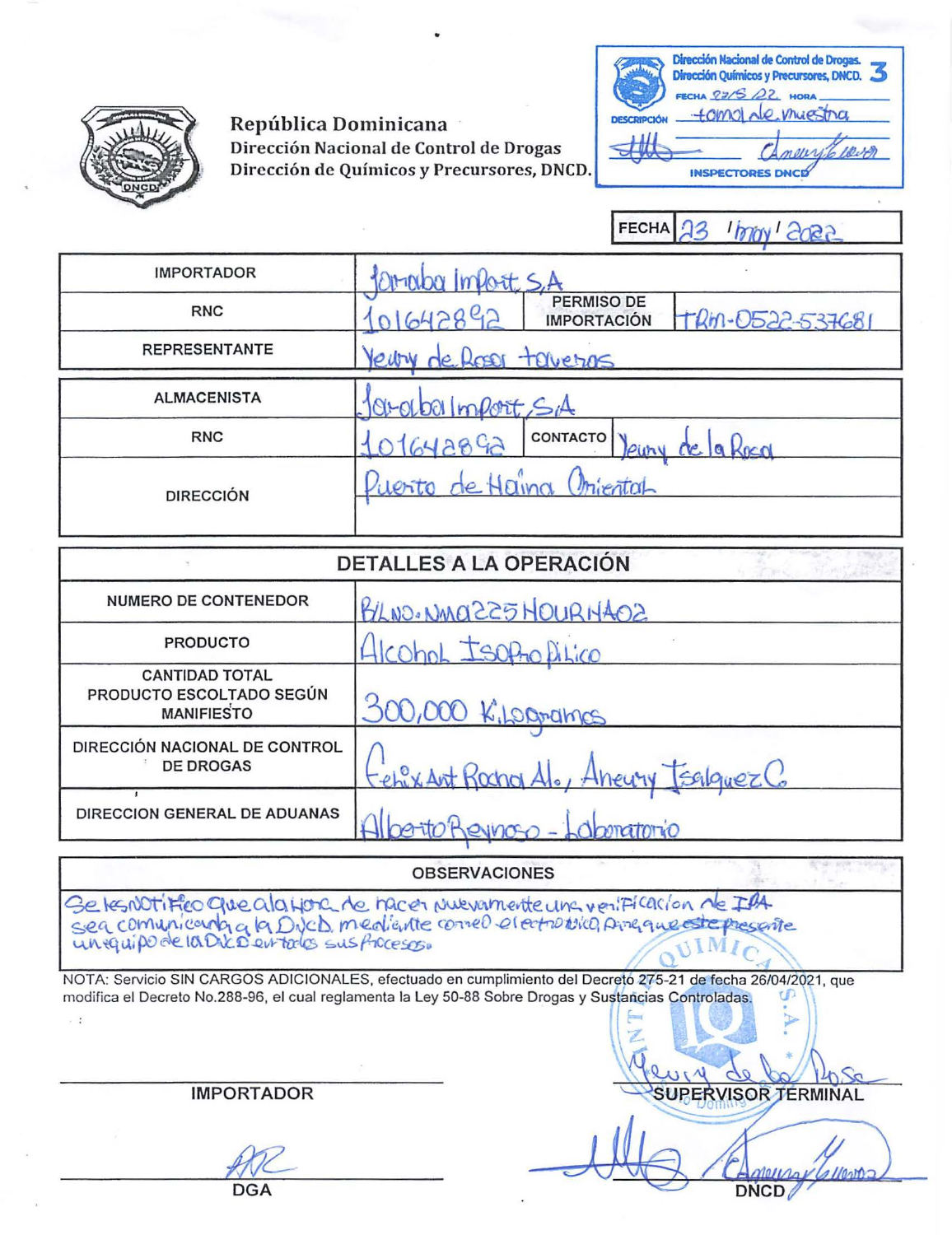#### 23/5/22, 16:01

DGA

### Detalle Información Autorización de Ventanilla Única Previo Declaración

### **El Información Básica**

| Organismo Externo             | MINISTERIO DE SALUD PUBLICA Y ASISTENCIA SOCIAL | Nombre de Formulario   |              | Autorización de Importación Sustancias Químicas Controladi V |  |
|-------------------------------|-------------------------------------------------|------------------------|--------------|--------------------------------------------------------------|--|
| No. de Solicitud              | TRM-0522-537681                                 | Tipo de Solicitud      | Importación  |                                                              |  |
| Medio de Transporte           | Marítimo                                        | Puerto de Salida       | <b>USHOU</b> | <b>HOUSTON</b>                                               |  |
| Nombre Medio de<br>Transporte | NORDIC MARI                                     | Puerto de Entrada      | DOHAI        | RIO HAINA                                                    |  |
| Fecha de Llegada              | 27/05/2022 00:00:00                             | País de Procedencia    | 840          | <b>ESTADOS UNIDOS</b>                                        |  |
| No. Doc. de Embarque          |                                                 | Cantidad de Contenedor |              |                                                              |  |

### Solicitante

| Nombre    | JARABA IMPORT S A                                            | Documento | 5.616 | 101642892 |
|-----------|--------------------------------------------------------------|-----------|-------|-----------|
| Dirección | SAN MARTIN, NO. 209 LA FE SANTO DOMINGO REPÚBLICA DOMINICANA |           |       |           |

#### **Proveedor**

| + Nombre  | <b>EXXON MOBIL CORPORATION</b> | Nacionalidad                                                      | 840 | <b>ESTADOS UNIDOS</b> |  |  |
|-----------|--------------------------------|-------------------------------------------------------------------|-----|-----------------------|--|--|
| Dirección |                                | 22777 SPRINGWOODS VILLAGE PKWY SPRING TX 77389-142 ESTADOS UNIDOS |     |                       |  |  |
| Sec.      | <b>Nombre</b>                  | Codigo de Nacionalidad                                            |     | Nacionalidad          |  |  |
|           | EXXON MOBIL CORPORATION        | 840                                                               |     | <b>ESTADOS UNIDOS</b> |  |  |

#### **El** Fabricante

| Nombre    | EXXON MOBIL CORPORATION                                           | Nacionalidad | 840 | <b>ESTADOS UNIDOS</b> |
|-----------|-------------------------------------------------------------------|--------------|-----|-----------------------|
| Dirección | 22777 SPRINGWOODS VILLAGE PKWY SPRING TX 77389-142 ESTADOS UNIDOS |              |     |                       |

### **El** Información de Mercancías

| Sec. | Código de S.A. | Producto            | Marca | Modelo    | <b>Unidad</b> | Cantidad   |
|------|----------------|---------------------|-------|-----------|---------------|------------|
|      | 2905.12.20     | ALCHOL ISOPROPILICO | NA    | <b>NA</b> | Kilogramos    | 300,000.00 |

#### Documentos

 $\epsilon$ 

### Documentos de Aprobación

#### Historial de Aprobación

| Fecha de Modificación | Compañia          | Modificado por      | <b>Estados</b>      |  |
|-----------------------|-------------------|---------------------|---------------------|--|
| 13/05/2022            | JARABA IMPORT S A | ZOILA MARGARITA     | Registrado/Aceptado |  |
| 14/05/2022            | JARABA IMPORT S A | MOISES AUGUSTO      | No Objeción         |  |
| 14/05/2022            | JARABA IMPORT S A | <b>HEIDY SELINA</b> | No Objeción         |  |
| 16/05/2022            | JARABA IMPORT S A | DAMIANA             | No Objeción         |  |
| 16/05/2022            | JARABA IMPORT S A | NATALIA ALTAGRACIA  | Aprobado            |  |

#### Resultado de Aprobación

Información de Notificación

k,